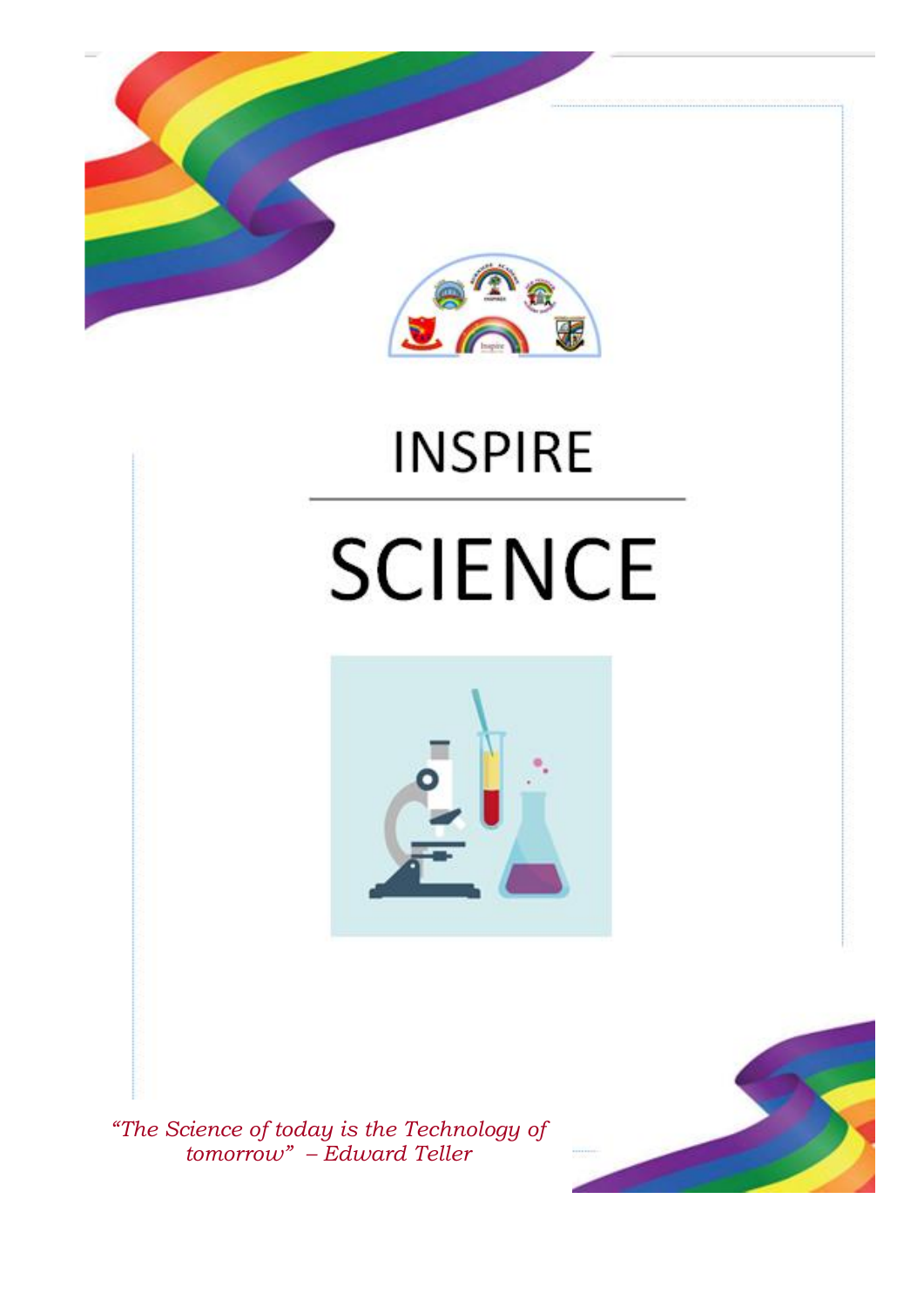## Science

### Intent

í

Ì

At Inspire, we hope our children will develop their scientific knowledge through carefully planned exciting Science opportunities. Our Science sessions aim to embed previous learning and deepen understanding. We aim to support children to develop an understanding of the process and methods of Science by providing a range of Scientific enquiries, investigations and questions to help them explore the world around them. We hope to develop and nurture our children's curiosity by not only following the National Curriculum, but following also following their questions and interests to hopefully develop a love, passion and appreciation for Science.

For Key Stage One, the focus is to enable pupils to experience and observe the world around them. Following on from Understanding the World during their time in Early Years Foundation Stage children need time to deepen prior learning and engage in first hand experiences and begin to use simple scientific language. During their time in Lower Key Stage Two, the emphasis is all around children having opportunities to broaden their Scientific view of the world around them. Children are still encouraged to talk, test and make links. During their time in Lower Key Stage Two children are encourages to speak about their findings and later write about what they have found. Finally, in Upper Key Stage Two, children principal focus is to allow children time to deepen and develop their understating of a range of Scientific ideas. Here we encourage our children to select the most appropriate way to answer and record their Scientific findings.

Our intention throughout school is to develop their understanding of scientific ideas by using different types of scientific enquiry to answer their own questions, including observing changes over a period of time, noticing patterns, grouping and classifying things, carrying out simple comparative tests, and finding things out using secondary sources of information. During their time at Inspire, we aim to equip children with the knowledge required to use and implement Science today, tomorrow and for their futures.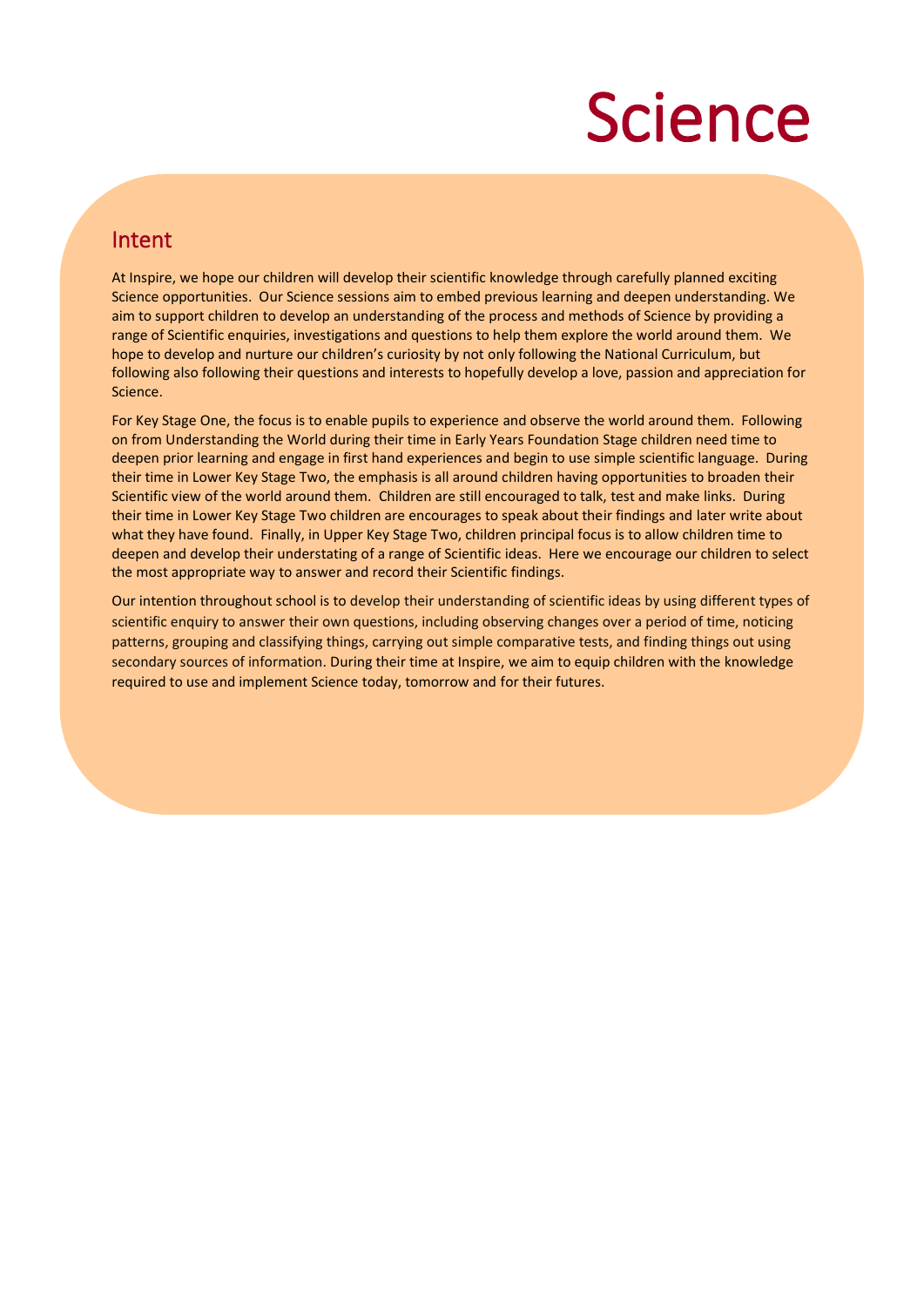## Breadth of Study

The following is the breadth of study that our pupils will cover from Year One through to Year Six. All statutory requirements taken from the National Curriculum.

| Key Stage 1                                                                      | Key Stage 2                                                                    |  |  |  |  |  |  |  |
|----------------------------------------------------------------------------------|--------------------------------------------------------------------------------|--|--|--|--|--|--|--|
|                                                                                  |                                                                                |  |  |  |  |  |  |  |
|                                                                                  |                                                                                |  |  |  |  |  |  |  |
| <b>Working scientifically</b><br>Across all year groups scientific knowledge and | <b>Working scientifically</b>                                                  |  |  |  |  |  |  |  |
| skills should be learned by working scientifically.                              | Plants                                                                         |  |  |  |  |  |  |  |
| (This is documented in the Essentials for progress                               | • Look at the function of parts of flowering plants,                           |  |  |  |  |  |  |  |
| section.)                                                                        | requirements of growth, water transportation in plants,                        |  |  |  |  |  |  |  |
|                                                                                  | life cycles and seed dispersal.                                                |  |  |  |  |  |  |  |
| <b>BIOLOGY</b>                                                                   | <b>Evolution and inheritance</b>                                               |  |  |  |  |  |  |  |
| Plants                                                                           | • Look at resemblance in offspring.                                            |  |  |  |  |  |  |  |
| • Identify, classify and describe their basic                                    | • Look at changes in animals over time.                                        |  |  |  |  |  |  |  |
| structure.                                                                       | • Look at adaptation to environments.                                          |  |  |  |  |  |  |  |
| • Observe and describe growth and conditions for                                 | • Look at differences in offspring.                                            |  |  |  |  |  |  |  |
| growth.                                                                          | • Look at adaptation and evolution.                                            |  |  |  |  |  |  |  |
|                                                                                  | • Look at changes to the human skeleton over time.                             |  |  |  |  |  |  |  |
| <b>Habitats</b>                                                                  |                                                                                |  |  |  |  |  |  |  |
| • Look at the suitability of environments and at                                 | <b>Animals and humans</b>                                                      |  |  |  |  |  |  |  |
| food chains.                                                                     | • Look at nutrition, transportation of water and nutrients                     |  |  |  |  |  |  |  |
| <b>Animals and humans</b>                                                        | in the body, the muscle and skeleton system of humans<br>and animals.          |  |  |  |  |  |  |  |
| · Identify, classify and observe.                                                | • Look at the digestive system in humans.                                      |  |  |  |  |  |  |  |
| • Look at growth, basic needs, exercise, food and                                | • Look at teeth.                                                               |  |  |  |  |  |  |  |
| hygiene.                                                                         | • Look at the human circulatory system.                                        |  |  |  |  |  |  |  |
|                                                                                  |                                                                                |  |  |  |  |  |  |  |
| All living things*                                                               | All living things                                                              |  |  |  |  |  |  |  |
| • Investigate differences.                                                       | • Identify and name plants and animals                                         |  |  |  |  |  |  |  |
|                                                                                  | . Look at classification keys.                                                 |  |  |  |  |  |  |  |
| <b>CHEMISTRY</b>                                                                 | . Look at the life cycle of animals and plants.                                |  |  |  |  |  |  |  |
| <b>Materials</b>                                                                 | • Look at classification of plants, animals and micro                          |  |  |  |  |  |  |  |
| · Identify, name, describe, classify, compare                                    | organisms.                                                                     |  |  |  |  |  |  |  |
| properties and changes.<br>• Look at the practical uses of everyday materials    | • Look at reproduction in plants and animals, and human<br>growth and changes. |  |  |  |  |  |  |  |
|                                                                                  | • Look at the effect of diet and exercise and drugs. Across                    |  |  |  |  |  |  |  |
| <b>PHYSICS</b>                                                                   | all year groups scientific knowledge and skills should be                      |  |  |  |  |  |  |  |
| Light*                                                                           | learned by working scientifically.                                             |  |  |  |  |  |  |  |
| • Look at sources and reflections.                                               |                                                                                |  |  |  |  |  |  |  |
| Sound*                                                                           | <b>Biology</b>                                                                 |  |  |  |  |  |  |  |
| • Look at sources.                                                               | <b>Rocks and fossils</b>                                                       |  |  |  |  |  |  |  |
| Electricity*                                                                     | • Compare and group rocks and describe the formation of                        |  |  |  |  |  |  |  |
| • Look at appliances and circuits.                                               | fossils. States of matter                                                      |  |  |  |  |  |  |  |
| <b>Forces</b>                                                                    | • Look at solids, liquids and gases, changes of state,                         |  |  |  |  |  |  |  |
| • Describe basic movements.                                                      | evaporation, condensation and the water cycle.                                 |  |  |  |  |  |  |  |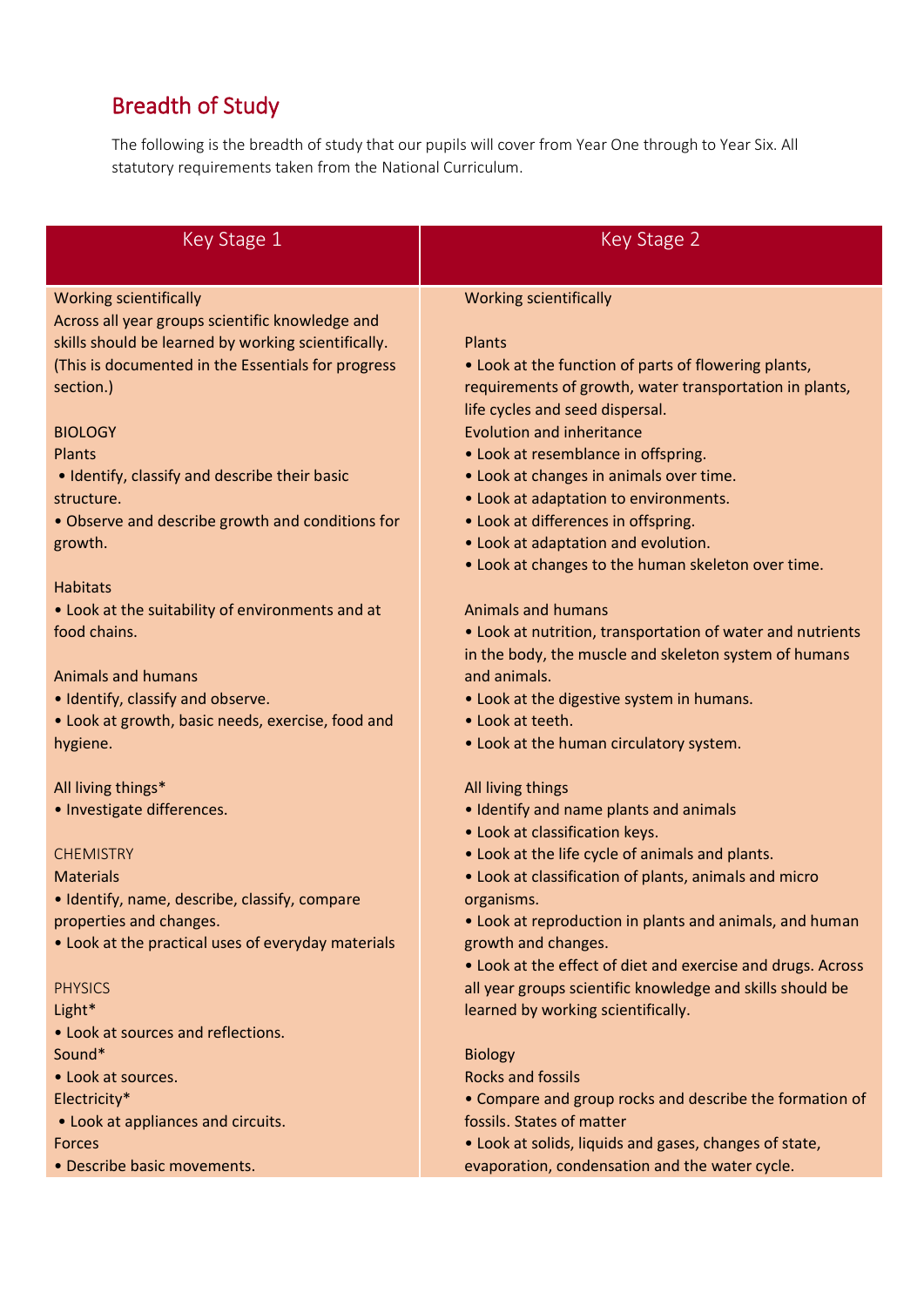#### Earth and space

• Observe seasonal changes.

#### **Materials**

- Examine the properties of materials using various tests.
- Look at solubility and recovering dissolved substances.
- Separate mixtures.

• Examine changes to materials that create new materials that are usually not reversible.

### Light

• Look at sources, seeing, reflections and shadows. • Explain how light appears to travel in straight lines and how this affects seeing and shadows.

#### Sound

• Look at sources, vibration, volume and pitch.

#### **Electricity**

• Look at appliances, circuits, lamps, switches, insulators and conductors.

• Look at circuits, the effect of the voltage in cells and the resistance and conductivity of materials.

#### Forces and magnets

• Look at contact and distant forces, attraction and repulsion, comparing and grouping materials.

- Look at poles, attraction and repulsion.
- Look at the effect of gravity and drag forces.

• Look at transference of forces in gears, pulleys, levers and springs. Earth and space

- Look at the movement of the Earth and the moon.
- Explain day and night.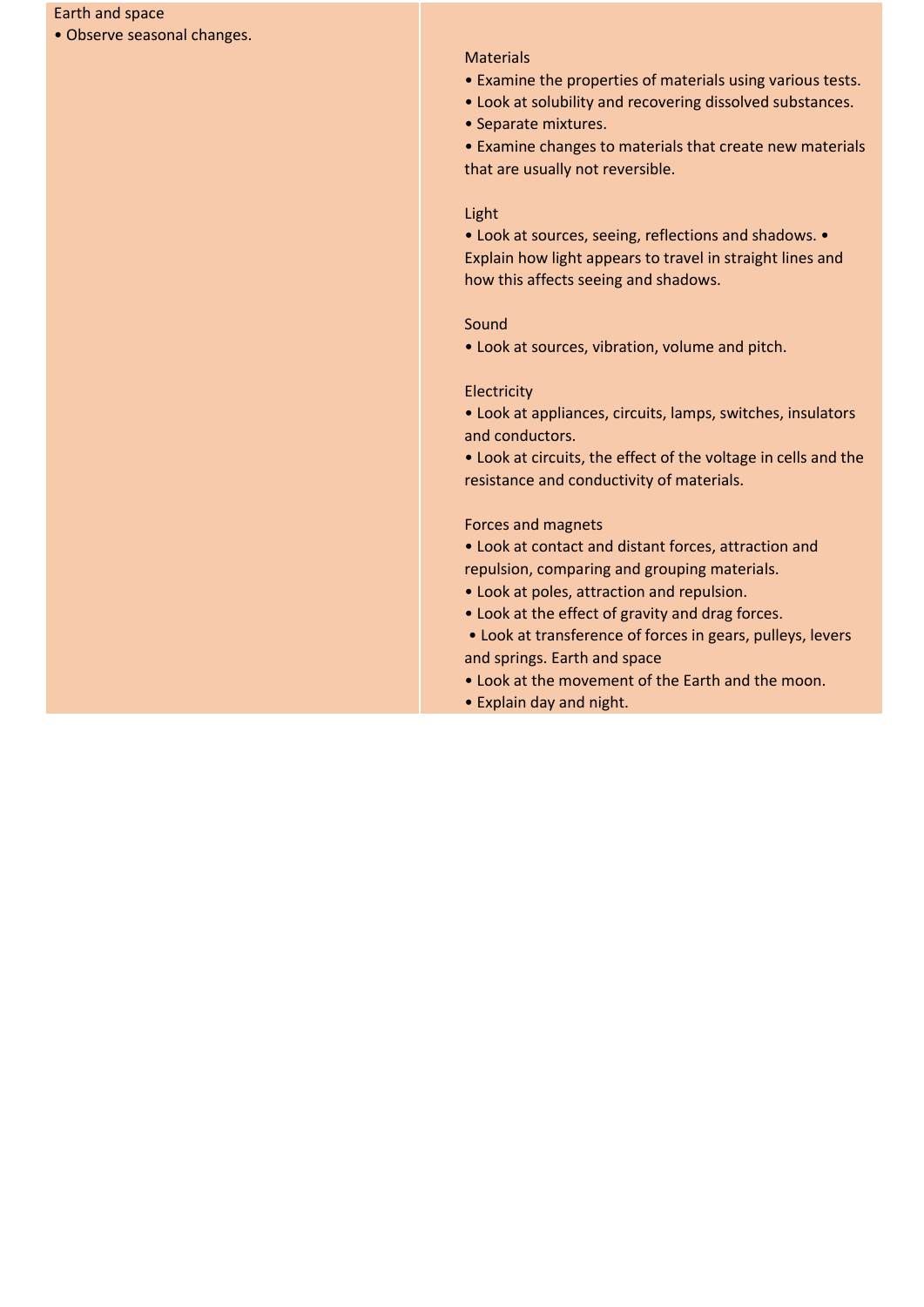## Science

### Whole School Coverage

The following grid shows the coverage of Science units across the Primary age range at our school. Each unit has been carefully and progressively planned to build upon pupil's historical knowledge, making relevant links to their lives and local area where possible. Within each unit, pupils will learn knowledge about different categories and these will be linked to key historical concepts.

|        | <b>Autumn Term</b>                                  | <b>Spring Term</b>                                                   | <b>Summer Term</b>                                                      |
|--------|-----------------------------------------------------|----------------------------------------------------------------------|-------------------------------------------------------------------------|
| Year 1 | <b>Animals including Humans</b><br><b>Materials</b> | Seasonal changes<br><b>Animals including Humans</b>                  | <b>Animals including Humans</b><br>Plants                               |
| Year 2 | <b>Materials</b>                                    | <b>Animals including Humans</b><br><b>Habitats</b>                   | Plants                                                                  |
| Year 3 | <b>Rocks</b><br>Light                               | Forces & Magnets<br>Plants                                           | Living things & their habitats<br><b>Animals including Humans</b>       |
| Year 4 | Sound<br><b>States of Matter</b>                    | Animals including humans -<br>digestive system                       | Living things & their habitats<br>Electricity                           |
| Year 5 | <b>Forces</b><br>Earth & Space                      | Living Things & their habitats                                       | Properties & changes of<br>materials<br><b>Animals including Humans</b> |
| Year 6 | Electricity<br>Light                                | <b>Evolution and Inheritance</b><br>Living Things and Their Habitats | <b>Animals including Humans</b>                                         |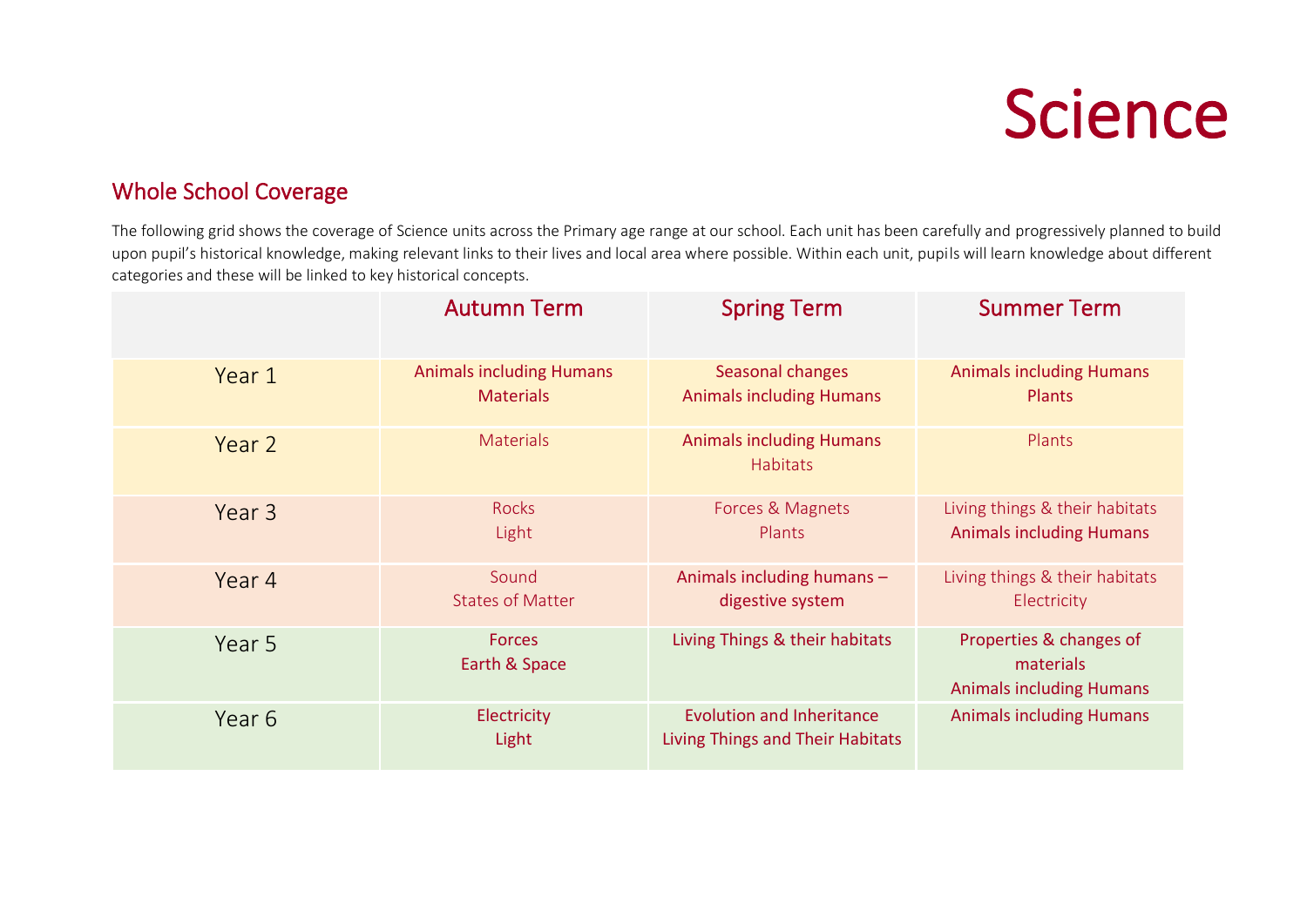



| E<br>Inspire<br>Concepts/skills<br>Knowledge<br><b>Categories</b> |                     |        |        |        |        |        |        |        |        |        |        |        |        |        |        |        |        |        |        |
|-------------------------------------------------------------------|---------------------|--------|--------|--------|--------|--------|--------|--------|--------|--------|--------|--------|--------|--------|--------|--------|--------|--------|--------|
|                                                                   |                     | Year 1 |        |        | Year 2 |        | Year 3 |        |        | Year 4 |        |        | Year 5 |        |        | Year 6 |        |        |        |
|                                                                   |                     | Autumn | Spring | Summer | Autumn | Spring | Summer | Autumn | Spring | Summer | Autumn | Spring | Summer | Autumn | Spring | Summer | Autumn | Spring | Summer |
| Biology                                                           | Plants              |        |        |        |        |        |        |        |        |        |        |        |        |        |        |        |        |        |        |
|                                                                   | Habitats            |        |        |        |        |        |        |        |        |        |        |        |        |        |        |        |        |        |        |
|                                                                   | Animals &<br>Humans |        |        |        |        |        |        |        |        |        |        |        |        |        |        |        |        |        |        |
|                                                                   | Living Things       |        |        |        |        |        |        |        |        |        |        |        |        |        |        |        |        |        |        |
| Chemistry                                                         | Materials           |        |        |        |        |        |        |        |        |        |        |        |        |        |        |        |        |        |        |
| Physics                                                           | Light               |        |        |        |        |        |        |        |        |        |        |        |        |        |        |        |        |        |        |
|                                                                   | Sound               |        |        |        |        |        |        |        |        |        |        |        |        |        |        |        |        |        |        |
|                                                                   | Electricity         |        |        |        |        |        |        |        |        |        |        |        |        |        |        |        |        |        |        |
|                                                                   | Forces              |        |        |        |        |        |        |        |        |        |        |        |        |        |        |        |        |        |        |
|                                                                   | Earth & Space       |        |        |        |        |        |        |        |        |        |        |        |        |        |        |        |        |        |        |

KS1 LKS2 UKS2